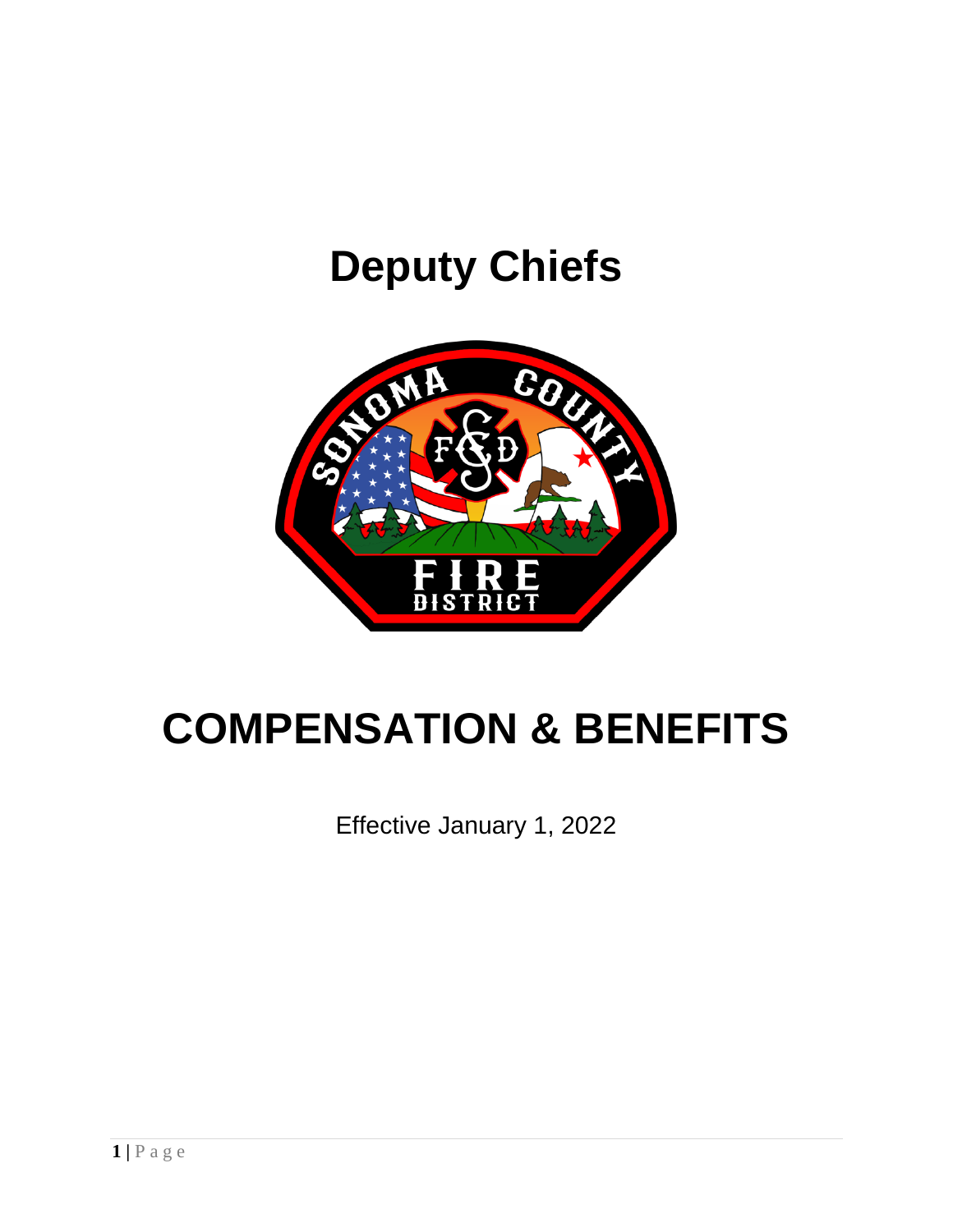# **TABLE OF CONTENTS**

| <b>Topic</b>                                                  | Page           |
|---------------------------------------------------------------|----------------|
| Introduction                                                  | 3              |
|                                                               |                |
| <b>Effective Date</b>                                         | 3              |
|                                                               |                |
| Work Periods, Employment Status, Salaries, Other Compensation | 3              |
| <b>Work Period</b>                                            | 3              |
| <b>Employment Status</b>                                      | 3              |
| <b>Salaries</b>                                               | 3              |
| <b>Mandated Staffing Period Pay</b>                           | 3              |
| <b>Battalion Chief Coverage Stipend</b>                       | 3              |
| On-Call / Stand-by Stipend                                    | 3              |
| Out of Classification Stipend                                 | 4              |
| <b>Deferred Compensation</b>                                  | 4              |
|                                                               |                |
| Retirement                                                    | 4              |
|                                                               |                |
| <b>Paid Time Off</b>                                          | $\overline{7}$ |
| Sick Leave                                                    | 7              |
| <b>Bereavement Leave</b>                                      | 7              |
| Vacation                                                      | 7              |
| Holidays                                                      | 7              |
| Alternative Leave                                             | 8              |
| Jury Duty                                                     | 8              |
|                                                               |                |
| <b>Benefits / Insurance</b>                                   | 8              |
| Medical                                                       | 8              |
| Dental                                                        | 8              |
| Vision                                                        | 8              |
| Life                                                          | 9              |
| Disability                                                    | 9              |
| <b>CSFA Dues</b>                                              | 9              |
|                                                               |                |
| <b>Employee Rights</b>                                        | 10             |
|                                                               |                |
| <b>Management Rights</b>                                      | 10             |
|                                                               |                |
| <b>Other Provisions</b>                                       | 9              |
| Uniforms                                                      | 9              |
| <b>Continuing Education / Tuitions</b>                        | 9              |
| <b>District Owned Vehicles</b>                                | 9              |
|                                                               |                |
|                                                               | 10             |
| <b>Appendix A</b>                                             |                |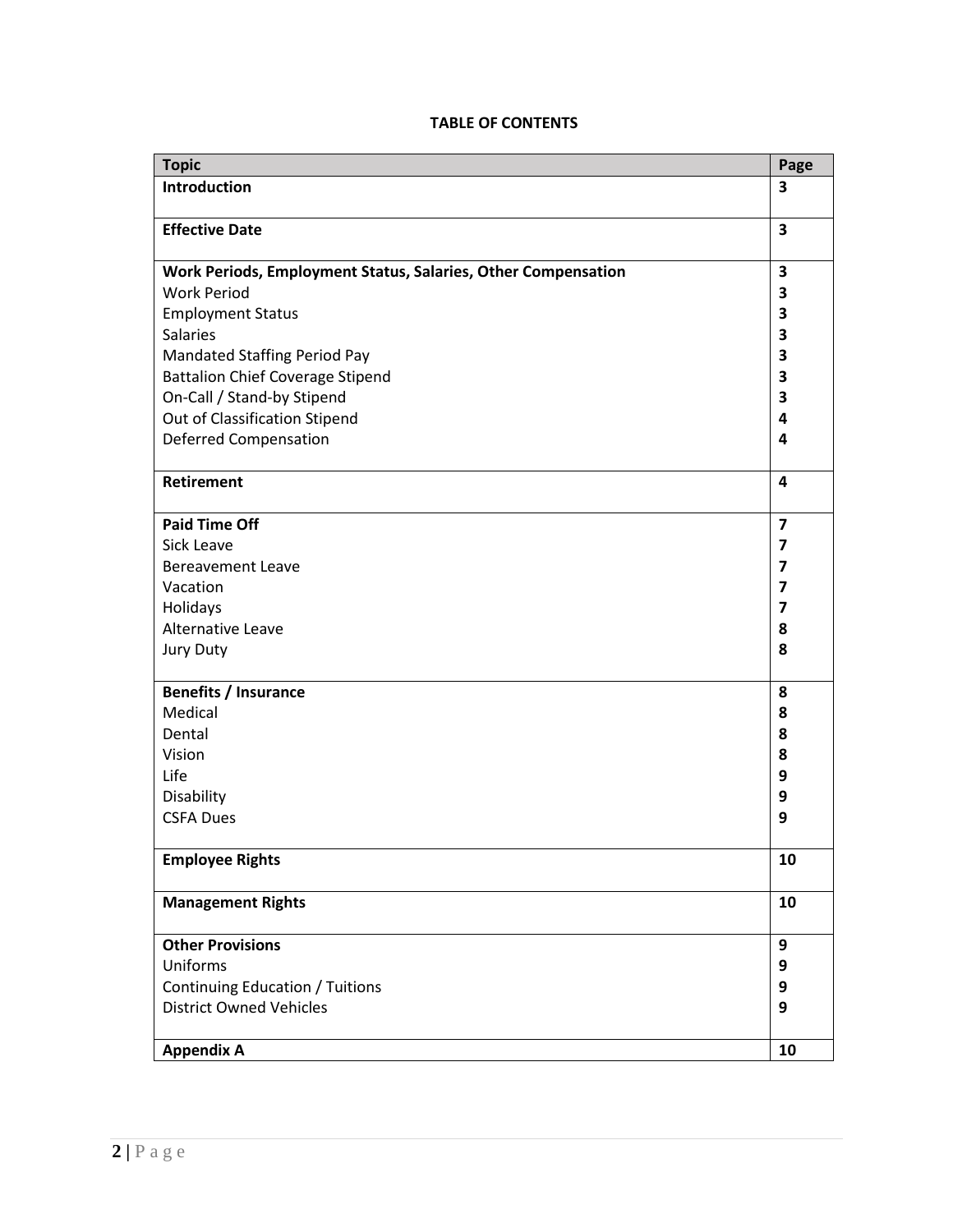# **INTRODUCTION**

This document reflects the salary, benefits, and working conditions for the following positions:

- $\blacksquare$  Deputy Chief Operations (1)
- $\blacksquare$  Deputy Chief Administrative / Support (1)

#### **EFFECTIVE DATE**

January 1, 2022

#### **EMPLOYMENT STATUS, WORK PERIOD, SALARIES, OTHER COMPENSATIONS**

#### **Employment Status**

| <b>Position</b>                   | <b>Typical Work Week</b> | <b>Status</b>        |
|-----------------------------------|--------------------------|----------------------|
| <b>Deputy Chief -- Support</b>    | 40 / Week                | <b>Salary Exempt</b> |
| <b>Deputy Chief -- Operations</b> | 40 / Week                | <b>Salary Exempt</b> |

#### **Work Periods**

Deputy Chiefs typically work a standard work week (Monday – Thursday / 10-hour days). Deputy Chiefs may vary their arrival and/or departure times (and other times during the workday) upon approval from of the Fire Chief.

#### **Salaries**

Salaries are set forth in the salary schedule attached to this document as Appendix A.

# **Emergency Call Back / Mandated Staffing Periods / Recall Pay**

The District may recall off-duty personnel due to significant emergency incidents (fire, rescues, disasters) and to provide additional on-duty staffing during periods of elevated community risk (storms, Red Flag Warnings). Deputy Chiefs shall be paid overtime for any hours worked beyond normal hours.

# **On Call / Stand-by Stipend ("Duty Chief" assignment)**

Deputy Chiefs who are assigned to be on-call off duty and after normal business hours ("Duty Chief") shall be compensated \$150 per day stand-by pay and shall be compensated time and one-half (1.5) pay when responding to significant incidents or at the request of the on-duty Battalion Chief. Overtime will be rounded to the nearest hour with a two-hour minimum.

# **Out of District Mutual Aid Assignment Limitations and Pay**

Deputy Chiefs are permitted to respond for a total of 28 days per year on an out of District mutual aid assignment without prior approval from the Fire Chief. Additional out of District mutual aid assignments will require prior approval from the Fire Chief. Deputy Chiefs shall be paid overtime for any hours worked beyond their normal hours, portal to portal.

#### **Battalion Chief Coverage Pay**

In the event a battalion shift (A, B, or C shift) cannot be filled, and the hire back procedure has been exhausted, the Deputy Chief may cover the shift. The Deputy Chief covering the shift shall receive a \$600 stipend for a weekday shift, \$1200 stipend for a weekend or holiday shift.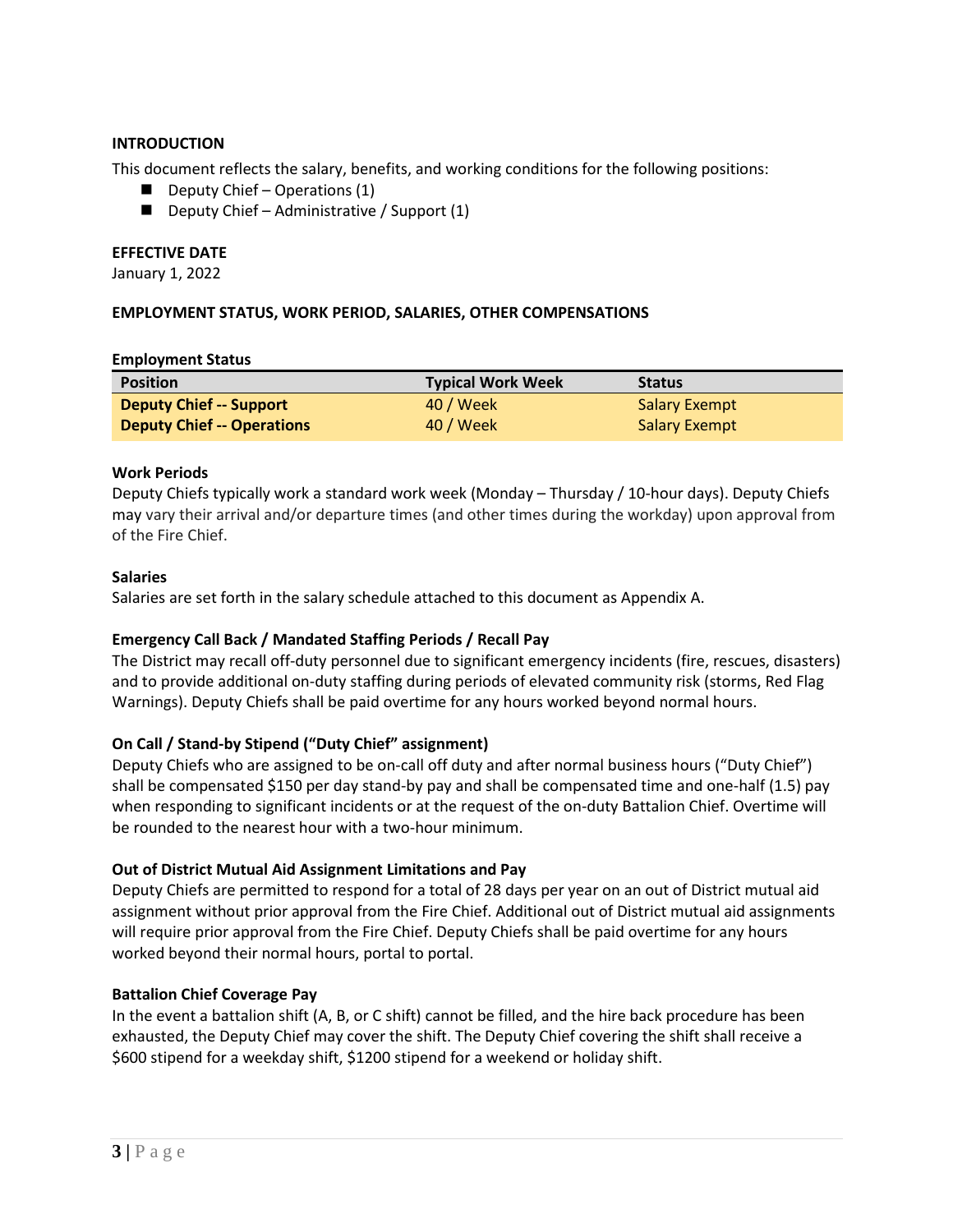# **Out of Classification Stipend**

Deputy Chiefs assigned by the Fire Chief shall receive \$150 stipend per day for every day assigned to work as the Acting Fire Chief. If the Acting Fire Chief is also scheduled to work a Duty Chief 7 day during that period, then the Deputy Chief shall receive both stipends. Assignment to the Acting Fire Chief shall be designate by the Fire Chief for a specific period. In the case of an emergency the Board of Directors may assign an Acting Fire Chief.

# **Jury Duty**

In the event of a jury summons, no deduction will be made from the salary of any employee while serving on jury duty. Employee is to return to work immediately following a release from jury duty if jury duty concludes during a work period.

# **Deferred Compensation**

The District will contribute up to \$175 per pay period, dollar for dollar to match towards the Deputy Chief's contribution (PERS 457) plan, provided the Deputy Chief contributes at least \$175 per pay period to his/her deferred compensation plan.

# **RETIREMENT**

# **Retirement**

Retirement benefits for all employees covered in this agreement shall be provided in accordance with the current California Public Employees' Retirement System (CalPERS) contract.

Classic safety employees with 3% @ 55 plan, formula. Classic employees shall pay 10% employee contribution of applicable compensation.

Safety employees hired after January 1, 2013, with 2.7% @ 57 plan, formula (PEPRA Members). PEPRA safety employees will pay up to 50% of the normal cost, as set annually by PERS, contribution of applicable salary.

In lieu of the CalPERS Sick Leave Credit, the employee may choose to have the District pay the employee thirty percent (30%) of all unused sick leave accrued by the employee at the time of retirement based on the employee's hourly rate of pay inclusive of applicable incentives.

# **Retirement Medical**

The Fire District will continue post-retirement medical insurance to current qualified past-Rincon Valley Fire District employees and qualified spouse, who were hired prior to July 1, 2012, subject to the following conditions:

The employee retires from the District with a minimum of eleven complete years of full-time permanent service with the District.

The qualified retired employee or the qualified retired employee's spouse is not otherwise eligible for the same level of medical coverage through another employer.

The qualified retired employee or the qualified spouse shall exercise due diligence in identifying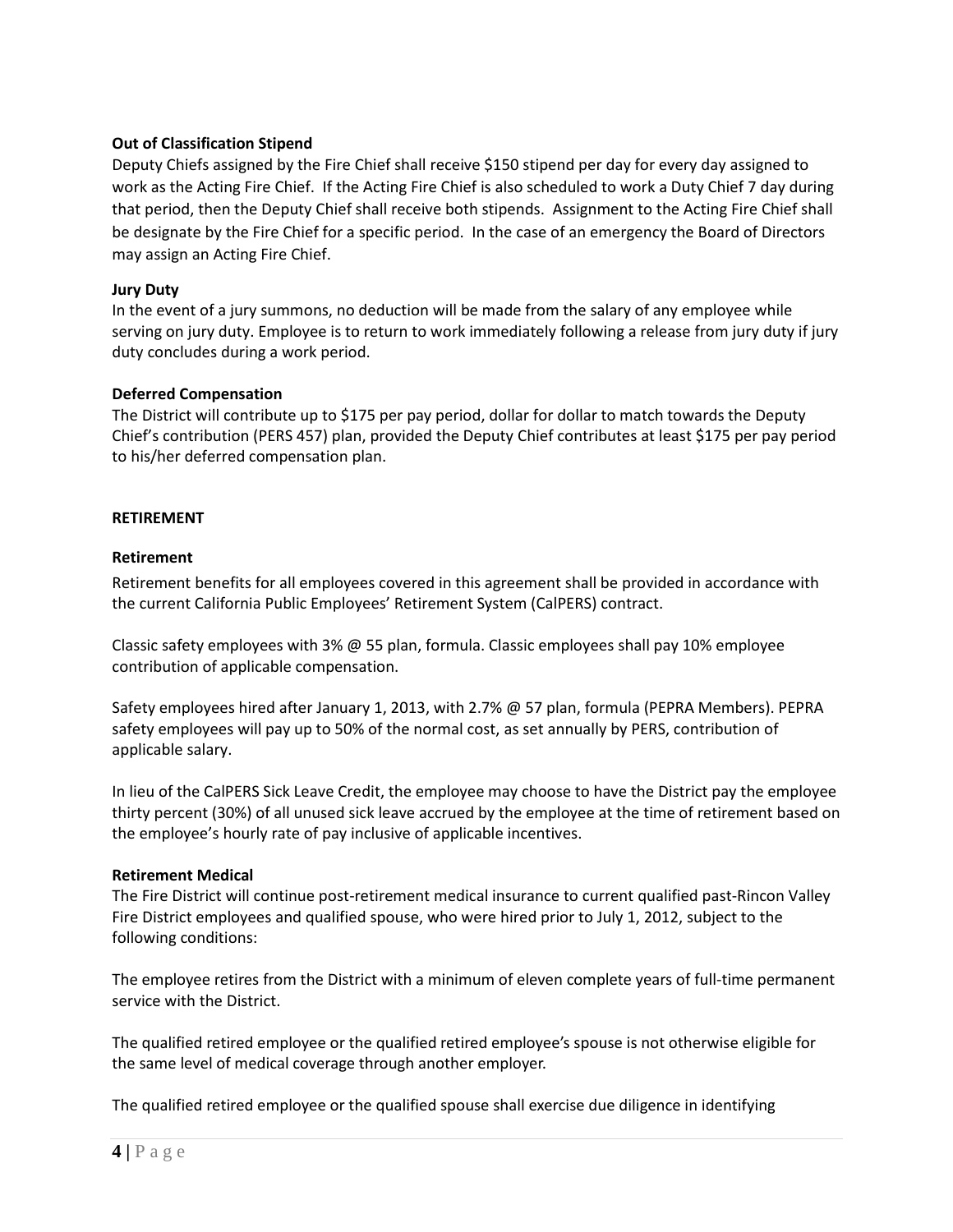coverage available through another employer.

If only one of the qualified retired employees or the qualified spouse are eligible for the same level of medical coverage through another employer, the remaining individual shall continue to be qualified under this section.

The qualified retired employee and the qualified retired employee's spouse participate in Medicare to the full extent allowed by law.

At the time that a qualified retired employee or qualified spouse reaches age 65 the District shall be furnished with a statement of earnings from Social Security.

If neither a qualified retired employee or qualified spouse claims to be eligible for Medicare at age 65 a notarized statement to that effect shall be provided to the District.

The maximum contribution for the aggregate of the qualified retired employee and the qualified retired employee's spouse shall be \$1,261.15 per month for an employee retiring with twenty complete fulltime permanent years of service with the District (which includes any probationary time as a permanent full-time employee). Service with the District shall include any full-time permanent service with an agency absorbed by the District. The most restrictive maximum amount shall apply unless proof of eligibility for a less restrictive maximum amount is provided by the qualified retired employee or qualified spouse of the qualified retired employee.

For retired employees with more than eleven complete full-time permanent years of service and less than twenty complete full-time permanent years of service the District shall contribute the following maximum amounts (based on the limits in section 5.1.4.3) for the aggregate of the retired employee and the retired employee's spouse.

Eleven complete years, but less than twelve: 10% of actual premium to a maximum of 10% of the applicable maximum amount.

Twelve complete years, but less than thirteen: 20% of actual premium to a maximum of 20% of the applicable maximum amount.

Thirteen complete years, but less than fourteen: 30% of actual premium to a maximum of 30% of the applicable maximum amount.

Fourteen complete years, but less than fifteen: 40% of actual premium to a maximum of 40% of the applicable maximum amount.

Fifteen complete years, but less than sixteen: 50% of actual premium to a maximum of 50% of the applicable maximum amount.

Sixteen complete years, but less than seventeen: 60% of actual premium to a maximum of 60% of the applicable maximum amount.

Seventeen complete years, but less than eighteen: 70% of actual premium to a maximum of 70% of the applicable maximum amount.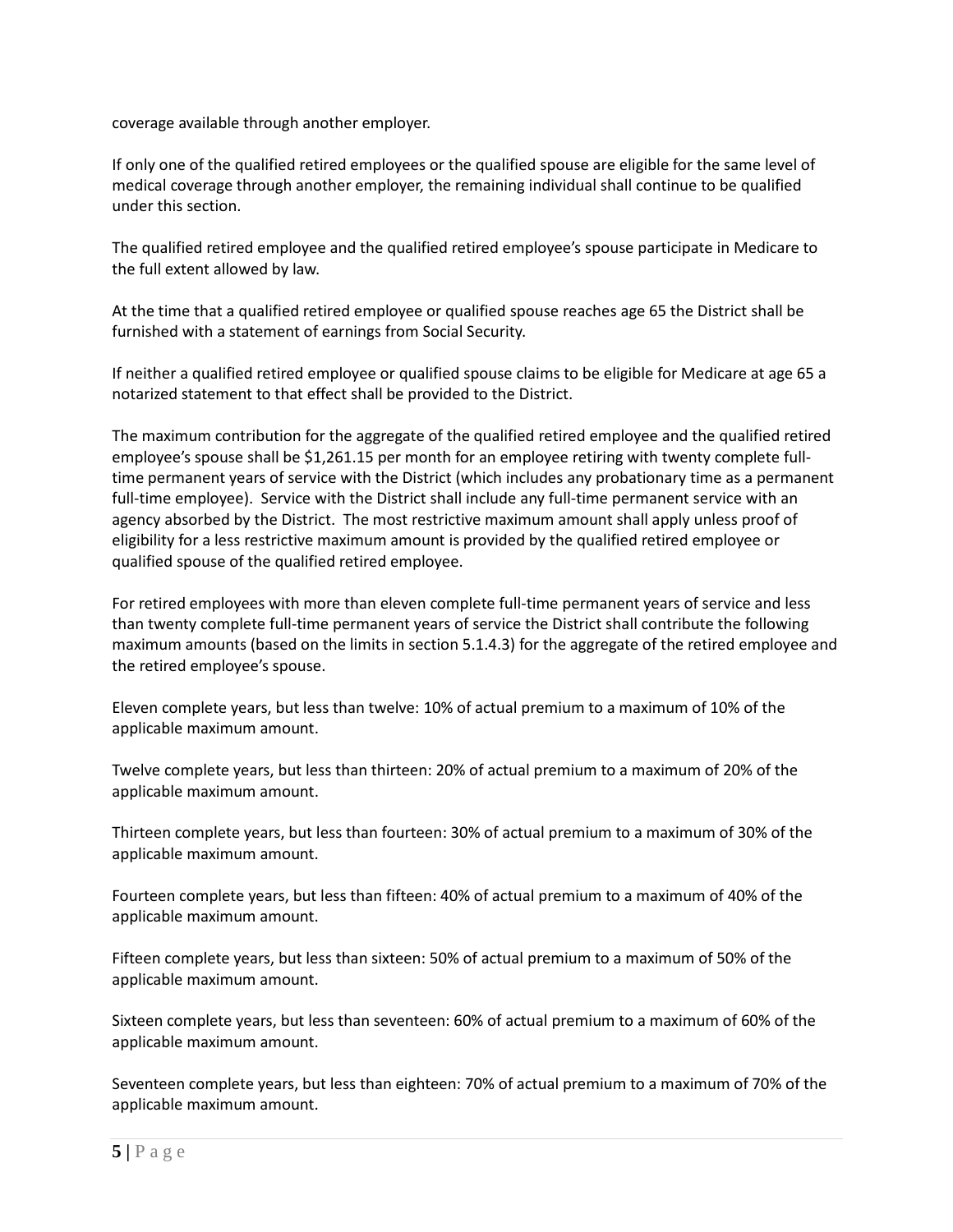Eighteen complete years, but less than nineteen: 80% of actual premium to a maximum of 80% of the applicable maximum amount.

Nineteen complete years, but less than twenty: 90% of actual premium to a maximum of 90% of the applicable maximum amount.

The retired employee was a full-time permanent employee of the District on or after January 1, 2003.

"Retiree" or "Retired employee" means a person who is eligible to retire under P.E.R.S. rules at the time of separation from District service.

Eligible dependents of a qualified retired employee, other than a qualified spouse, may be covered at the expense of the retired employee.

The retired employee's share, if any, shall be billed directly to the retiree by the District's third-party administrator. Failure of the retired employee to pay the required share shall cause the coverage to be terminated.

The benefit to the qualified retired employee shall expire upon the death of the qualified retired employee and the benefit to the qualified spouse of the qualified retired employee shall expire upon the death of the qualified spouse of the qualified retired employee unless the benefit expires pursuant to other provisions in Section 5.1.4.

The benefit to the qualified spouse of the qualified retired employee shall only apply to a spouse that has been legally married pursuant to California law to the qualified retired employee for a minimum of one year prior to the date of retirement.

The spouse of a qualified retired employee shall cease to be a qualified spouse and shall no longer be eligible for any benefits under this section upon the termination of the marriage to the qualified retired employee for any reason other than death.

A qualified retired employee and/or the qualified spouse of a qualified retired employee that does not request the benefit at the time of the qualified employee's retirement or who terminates the coverage prior to death may reactivate the coverage during a month in each year designated by the District or upon a qualifying life event.

It is the intent of this section that the qualified retired employee and the qualified spouse of the qualified retired employee shall only be eligible for the plan that is offered through the District and that it shall not be construed to mean that the qualified retired employee and the qualified spouse of the qualified retired employee shall be eligible for any reimbursement or offset for selecting or participating in a different plan.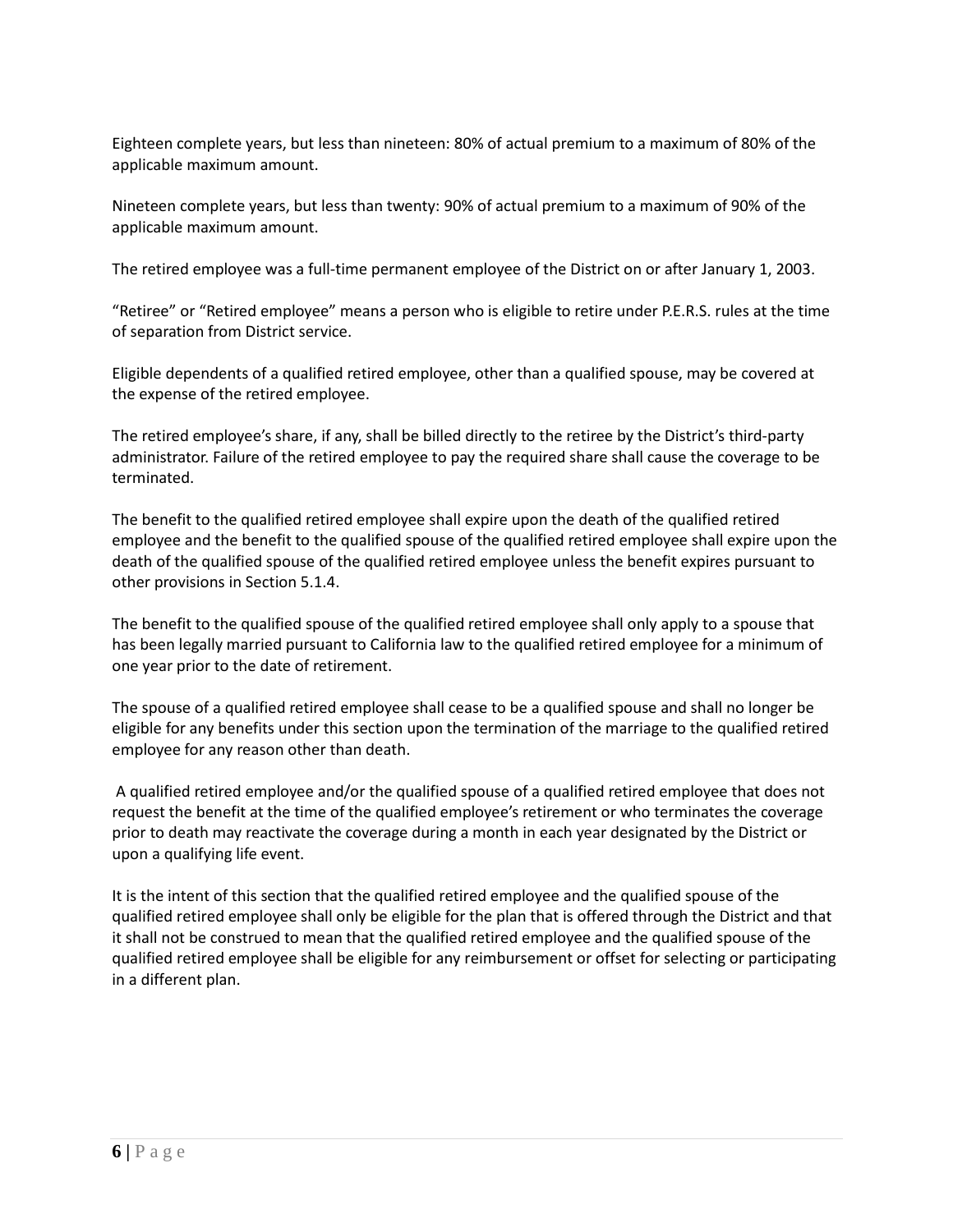#### **PAID TIME OFF**

#### **Sick Leave**

Deputy Chiefs accumulate sick leave at the rate ten (10) hours month up to and including the fifteenth  $(15<sup>th</sup>)$  year of service. The accrual rates shall increase to sixteen (16) hours per month beginning with the sixteenth (16<sup>th</sup>) year of service. The District shall pay an employee 30% of any unused sick leave accrued by the employee at the time of separation from the District (other than retirement) based on the employees' hourly rate of pay. The District may require a doctor's note for four (4) our more consecutive days off sick leave.

#### **Bereavement Leave**

Deputy Chiefs shall be allowed three (3) consecutive days off with pay, in the event of a death in the immediate family, which shall include the employees' existing spouse, child, step or foster child, mother, father, mother-in-law, father-in-law, brother, sister, grandparents, stepparents, foster parents, or any close relative residing in the employee's household. Bereavement leave applies only in instances where the employee attends the funeral or is required to make funeral arrangements. The District may require substantiation of the death.

#### **Vacation**

| Years of Service | Hours Accrued Annually (2080) hours |
|------------------|-------------------------------------|
| 1-3 years        | 80 hours                            |
| 4-7 years        | 120 hours                           |
| 8-11 years       | 160 hours                           |
| $12-15$ years    | 200 hours                           |
| 16 or greater    | 240 hours                           |

# **Maximum Allowable Accumulated Vacation**

Accrued vacation hours in excess of the amount accrued in two years shall be paid out upon the employee's anniversary date.

Employees on extended "sick or injury" leave or vacation that has been canceled by the District, shall have vacation time in excess of the maximum allowed carried forward by written request approved by the Fire Chief.

#### **Holidays**

Deputy Chiefs recognize the following holidays. If the holiday falls on a weekend day, the following Monday may be taken off. Holidays do not transfer year to year and have no cash value.

| New Year's Day                | Martin Luther King Jr. Day |
|-------------------------------|----------------------------|
| Presidents Day                | <b>Memorial Day</b>        |
| Independence Day              | Labor Day                  |
| <b>Veterans Day</b>           | <b>Thanksgiving Day</b>    |
| Friday after Thanksgiving Day | Christmas Eve              |
| Christmas Day                 | Birthday                   |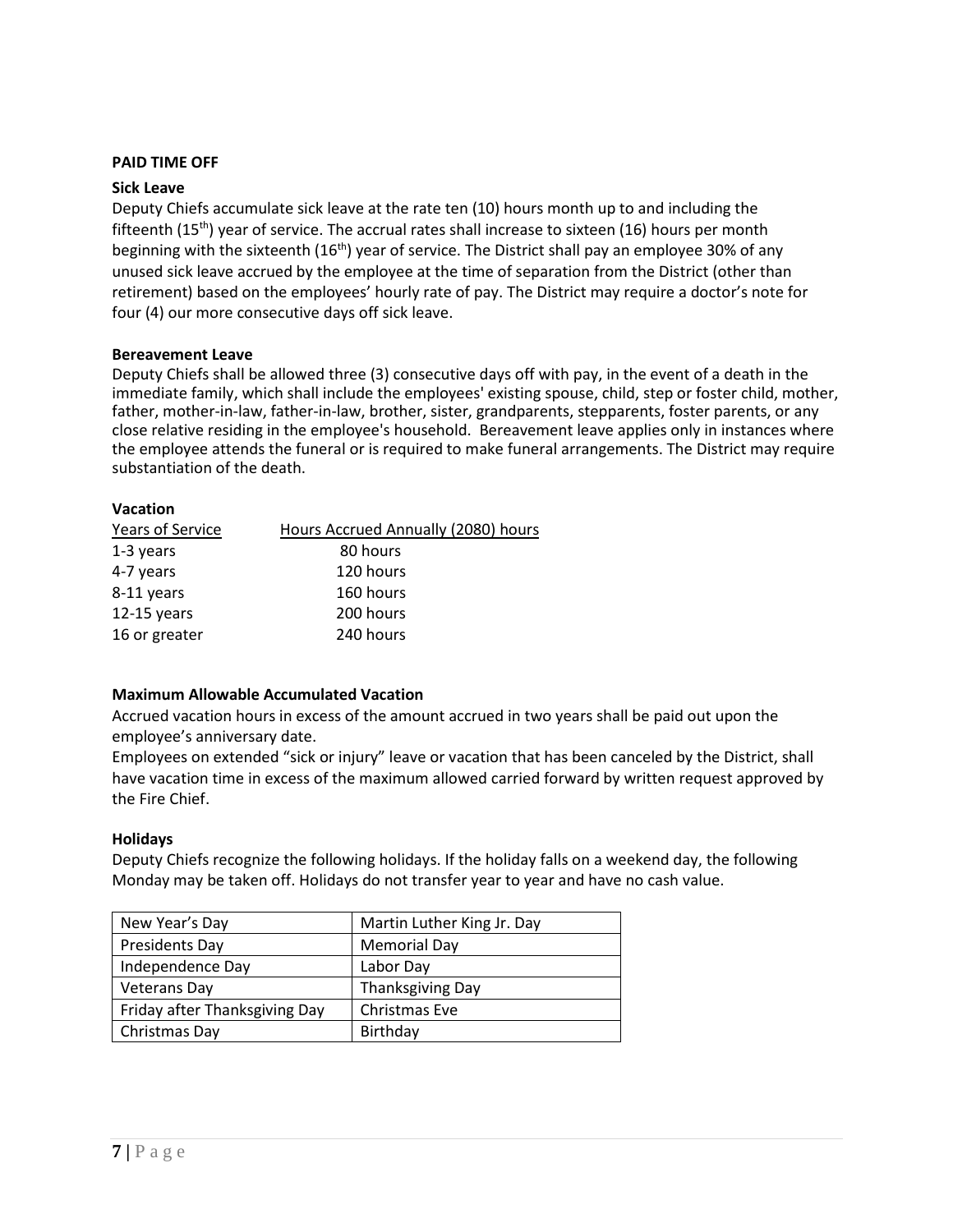# **Alternative Leave**

Deputy Chiefs shall receive sixty (60) hours of alternative leave per calendar year. Alternative leave hours do not transfer year to year and have no cash value.

# **Jury Duty**

In the event of a jury summons, no deduction will be made from the salary of any employee while serving on jury duty. Employee is to return to work immediately following a release from jury duty if jury duty concludes during a work period.

# **BENEFITS**

# **Medical Insurance**

All qualified employees and their legal dependents and domestic partners<sup>1</sup>, as defined by the State of California and the Internal Revenue Service, are eligible to participate in a group medical plan provided by the District.

Regardless of the plan chosen by the individual employee, the District shall pay the actual premium charged by the approved health care provider for providing coverage to the employees and their dependents under the terms of the plan up to the following monthly maximum amounts:

| Employee with no dependents        | \$788/month  |
|------------------------------------|--------------|
| Employee with 1 dependent          | \$1576/month |
| Employee with 2 or more dependents | \$2045/month |

The employee may choose any plan made available to the District. The employee shall be responsible for paying the difference between the amounts listed above and the actual cost of the plan selected. Any difference shall be deducted monthly from the employee's pay.

The District offer an I.R.S. Section 125 Plan for the portion of the premiums for medical benefits that are the responsibility of the employee to pay.

# **Dental Insurance**

All qualified employees and their legal dependents, as defined by the State of California and the Internal Revenue Service are eligible to participate in a group dental plan selected by the District. The District shall pay the actual premium charged by the approved dental insurance provider for providing coverage to the employees and their dependents under the terms of the plan up to a maximum of \$153 per employee towards the monthly premium.

# **Vision Insurance**

All qualified employees and their dependents are eligible to participate in a group vision care plan selected by the District. The District shall pay \$9.00 towards the actual premium charged by the approved vision insurance provider for providing coverage to the employees and their dependents under the terms of the Plan.

 $^1$  Registered Domestic Partners are the same as spouses under California law. Existing law defines domestic partners as two adults who have chosen to share one another's lives in an intimate and committed relationship of mutual caring. A domestic partnership is formed when persons file a Declaration of Domestic Partnership with Secretary of State and meet required criteria.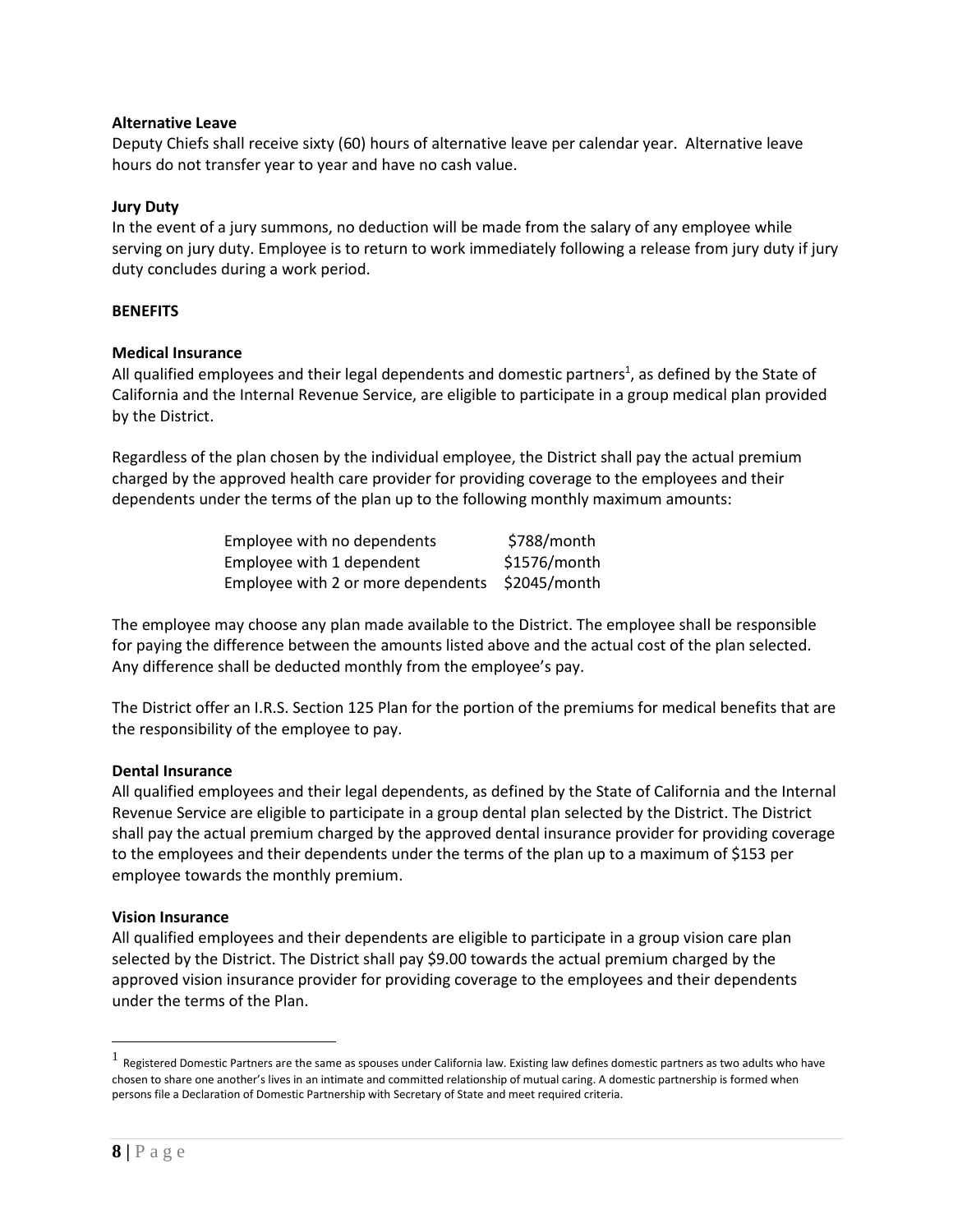#### **Life Insurance**

All qualified employees are eligible to participate in the life insurance program selected by the District. The District shall pay 100% of the premium for the selected plan. Employees may choose higher coverage at the expense of the employee for the difference.

#### **Long Term Disability Insurance**

All qualified employees are eligible to participate in the District's disability insurance program through CSFA. The District shall pay 100% of the actual premium charged under the terms of the program.

# **CSFA Dues**

The District will pay 100% of CSFA dues for all employees.

#### **OTHER PROVISIONS**

#### **Uniform and Apparel**

Apparel: The District will provide the employee with one uniform polo shirt, pullover sweater, and three tee shirts initially, then supplied/updated as needed as approved by a program manager per District Uniform Policy.

Uniform: The District will provide the employee with three full sets of class B uniforms and one class A uniform initially, then supplied/updated as needed as approved by a program manager per District Uniform Policy.

The District will provide the employee with a pair of station and wildland boots. Replacement will be as needed. Maximum allowance of \$450 per year and in accordance with District Uniform Policy.

Laundering and basic maintenance of uniforms shall be the responsibility of the employee. District laundering facilities and laundry supplies shall be made available to employees for laundering uniforms.

# **Training, Continuing Education and Tuitions**

Deputy Chiefs are eligible for education costs reimbursements up to a maximum of \$1200 per year for work related studies at a recognized college, university, or professional accreditation. Training reimbursements do not transfer year to year and have no cash value.

Deputy Chiefs are granted up to five (5) consecutive days off for training leave per year for coursework that directly benefits their current position. Training leave must be approved in advance by the Fire Chief. Training leave only applies for the fiscal year and does not carry over to the next fiscal year.

# **District Owned Vehicles**

The District may provide Chief Officers with an assigned District owned or leased and maintained vehicle to use while conducting District business. See Use of District Vehicle Policy for restriction. The District shall reimburse the employee for any use of his/her personal vehicle when used for District business. Reimbursement shall be for mileage only at the current IRS rate.

#### **Employee Rights**